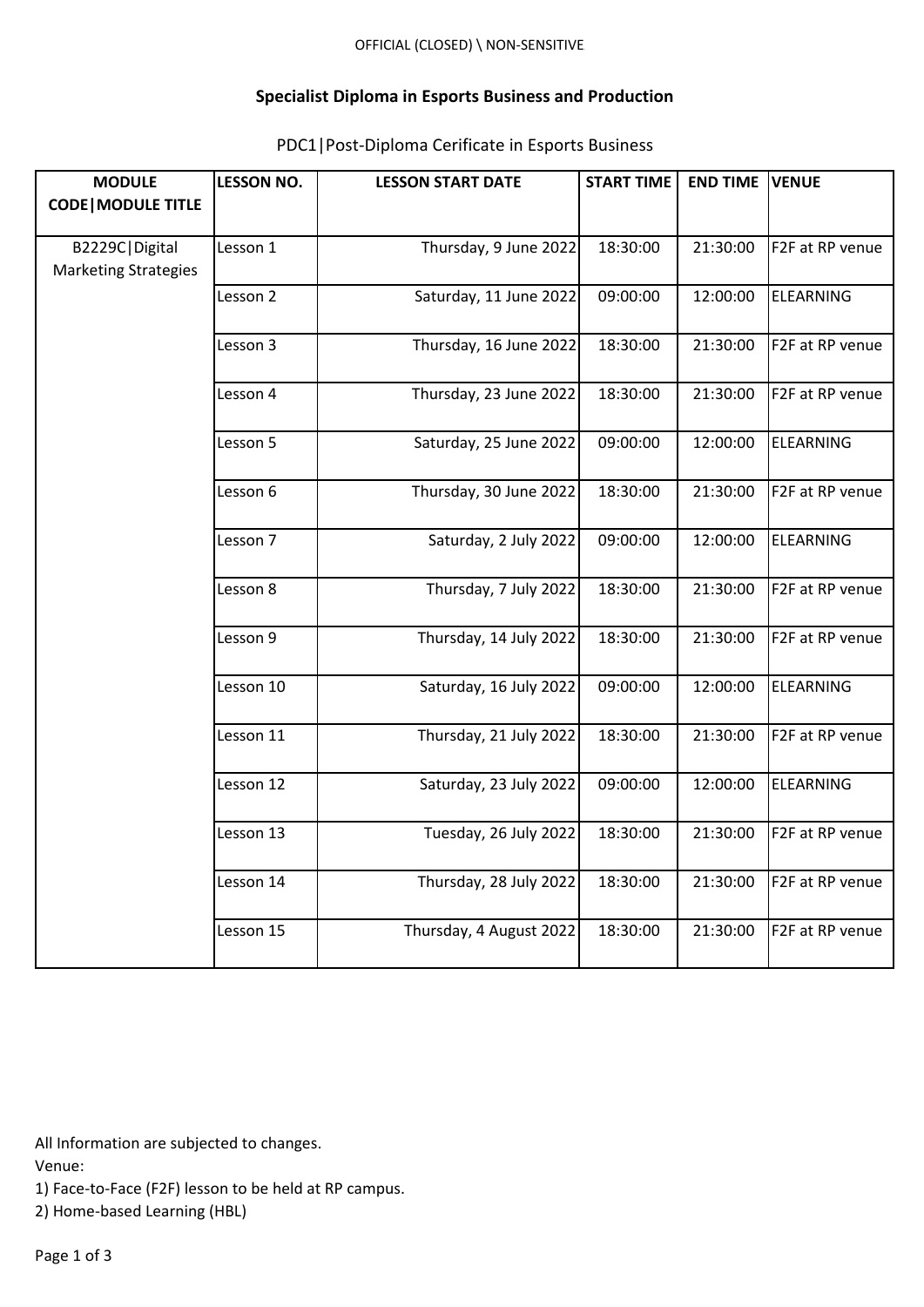| <b>MODULE</b>                                   | <b>LESSON NO.</b> | <b>LESSON START DATE</b>    | <b>START TIME</b> | <b>END TIME</b> | <b>VENUE</b>     |
|-------------------------------------------------|-------------------|-----------------------------|-------------------|-----------------|------------------|
| <b>CODE   MODULE TITLE</b>                      |                   |                             |                   |                 |                  |
| S2209C   The Esports<br>Ecosystem               | Lesson 1          | Tuesday, 7 June 2022        | 18:30:00          | 21:30:00        | F2F at RP venue  |
|                                                 | Lesson 2          | Tuesday, 14 June 2022       | 18:30:00          | 21:30:00        | F2F at RP venue  |
|                                                 | Lesson 3          | Saturday, 18 June 2022      | 09:00:00          | 12:00:00        | <b>ELEARNING</b> |
|                                                 | Lesson 4          | Tuesday, 21 June 2022       | 18:30:00          | 21:30:00        | F2F at RP venue  |
|                                                 | Lesson 5          | Tuesday, 28 June 2022       | 18:30:00          | 21:30:00        | F2F at RP venue  |
|                                                 | Lesson 6          | Saturday, 2 July 2022       | 13:00:00          | 16:00:00        | <b>ELEARNING</b> |
|                                                 | Lesson 7          | Tuesday, 5 July 2022        | 18:30:00          | 21:30:00        | F2F at RP venue  |
|                                                 | Lesson 8          | Tuesday, 12 July 2022       | 18:30:00          | 21:30:00        | F2F at RP venue  |
|                                                 | Lesson 9          | Saturday, 16 July 2022      | 13:00:00          | 16:00:00        | <b>ELEARNING</b> |
|                                                 | Lesson 10         | Tuesday, 19 July 2022       | 18:30:00          | 21:30:00        | F2F at RP venue  |
| S2219C   Coaching and<br><b>Team Management</b> | Lesson 1          | Saturday, 13 August 2022    | 09:00:00          | 12:00:00        | F2F at RP venue  |
|                                                 | Lesson 2          | Thursday, 18 August 2022    | 18:30:00          | 21:30:00        | F2F at RP venue  |
|                                                 | Lesson 3          | Saturday, 20 August 2022    | 13:00:00          | 16:00:00        | <b>ELEARNING</b> |
|                                                 | Lesson 4          | Thursday, 25 August 2022    | 18:30:00          | 21:30:00        | F2F at RP venue  |
|                                                 | Lesson 5          | Thursday, 1 September 2022  | 18:30:00          | 21:30:00        | F2F at RP venue  |
|                                                 | Lesson 6          | Saturday, 3 September 2022  | 09:00:00          | 12:00:00        | <b>ELEARNING</b> |
|                                                 | Lesson 7          | Thursday, 8 September 2022  | 18:30:00          | 21:30:00        | F2F at RP venue  |
|                                                 | Lesson 8          | Thursday, 15 September 2022 | 18:30:00          | 21:30:00        | F2F at RP venue  |
|                                                 | Lesson 9          | Saturday, 17 September 2022 | 09:00:00          | 12:00:00        | <b>ELEARNING</b> |
|                                                 | Lesson 10         | Thursday, 22 September 2022 | 18:30:00          | 21:30:00        | F2F at RP venue  |

All Information are subjected to changes.

Venue:

1) Face-to-Face (F2F) lesson to be held at RP campus.

2) Home-based Learning (HBL)